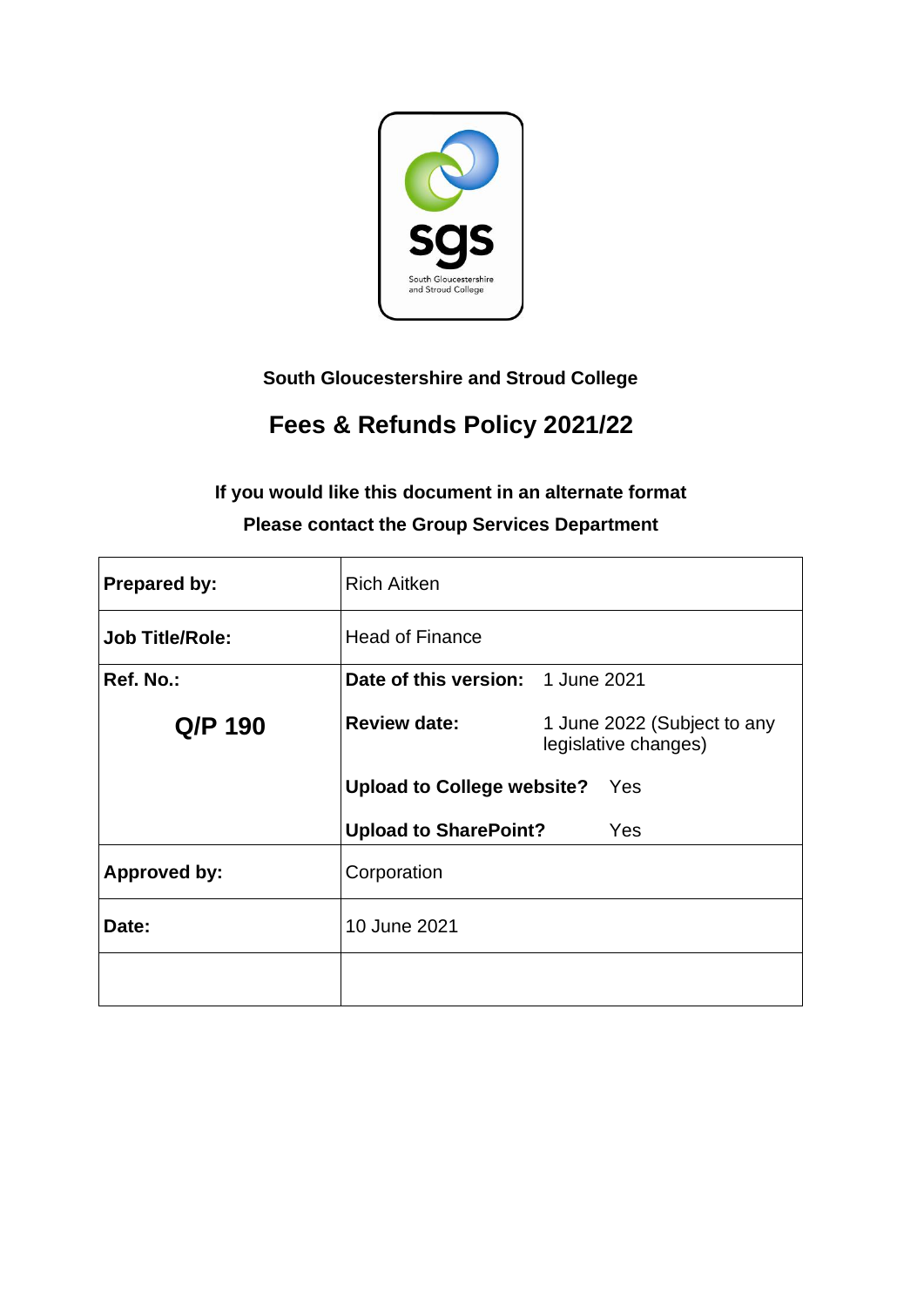# **CONTENTS**

| 1 | Introduction                                           |                                    |                |
|---|--------------------------------------------------------|------------------------------------|----------------|
| 2 | <b>Statement</b>                                       |                                    | 1              |
| 3 | Objectives                                             |                                    | 1              |
| 4 |                                                        | Implementation                     | 2              |
| 5 |                                                        | Responsibility                     | $\overline{2}$ |
| 6 | Related Policies, Procedures, Regulations & Guidelines |                                    | $\overline{2}$ |
| 7 | Procedure                                              |                                    | $\overline{2}$ |
|   | 7.1                                                    | Basis of charge                    | $\overline{2}$ |
|   | 7.2                                                    | Payment of fees                    | 3              |
|   | 7.3                                                    | <b>Additional Learning Support</b> | 5              |
|   | 7.4                                                    | <b>FE Learners</b>                 | 5              |
|   | 7.5                                                    | Apprenticeship Learners            | 14             |
|   | 7.6                                                    | <b>High Education Learners</b>     | 15             |
|   | 7.7                                                    | <b>Full Cost Recovery</b>          | 18             |

Page No.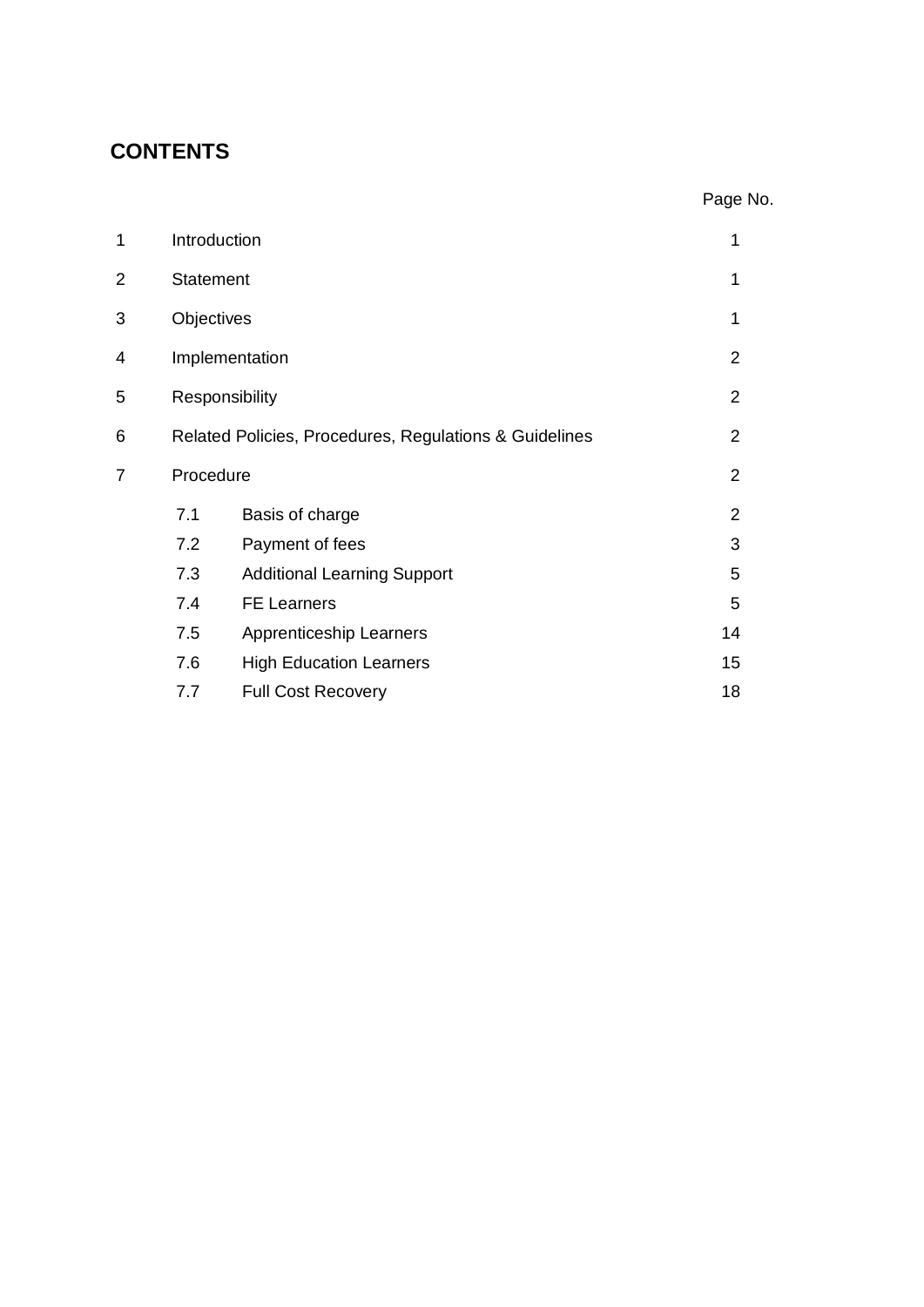## **1. Introduction**

1.1. This policy established a framework for maintaining the availability and accessibility of comprehensive guidance and information regarding fees for courses.

## **2. Statement**

- 2.1. The South Gloucestershire and Stroud College ("the College") Fees and Refunds Policy is that:
	- 2.1.1 Fees will be set at a level to ensure that the College remains selfsustaining. This requirement can only be varied with the agreement of the Group Chief Financial Officer and / or the College Principal.
	- 2.1.2 All printed College marketing material will aim to publish the full cost of each course/programme including tuition fees, exam/registration fees, material fees and any additional fees relating to each course, or provide this information online (subject to the College's published disclaimer: https://www.sgscol.ac.uk/disclaimer).
	- 2.1.3 Fee concessions and fee remission will be agreed and published annually. These will be set in accordance with funding body guidelines and in line with specific College requirements.
	- 2.1.4 The College will endeavour to provide prospective learners with all relevant information to help inform their decisions. In addition to preserving learners' statutory rights, this policy ensures that all learners are treated fairly and equipped to resolve problems if things go wrong (for example via the College's Complaints Policy).
	- 2.1.5 The refund process will be agreed and published annually (see 7.7).
	- 2.1.6 The College Fees & Refunds Policy will be reviewed annually and any changes recommended will be referred for approval to the Corporation.

# **3. Objectives**

3.1. The purpose of this policy is to provide a framework within which the College's charges, fee setting and fee refunds processes will be designed and implemented. The policy has been written in accordance with the Education & Skills Funding Agency (ESFA) funding guidance, Office for Students regulations, and any available West of England Combined Authority (WECA) guidance.

## **4. Implementation**

4.1 All College staff are responsible for raising awareness of this policy with prospective learners (prior to their enrolment) and current learners.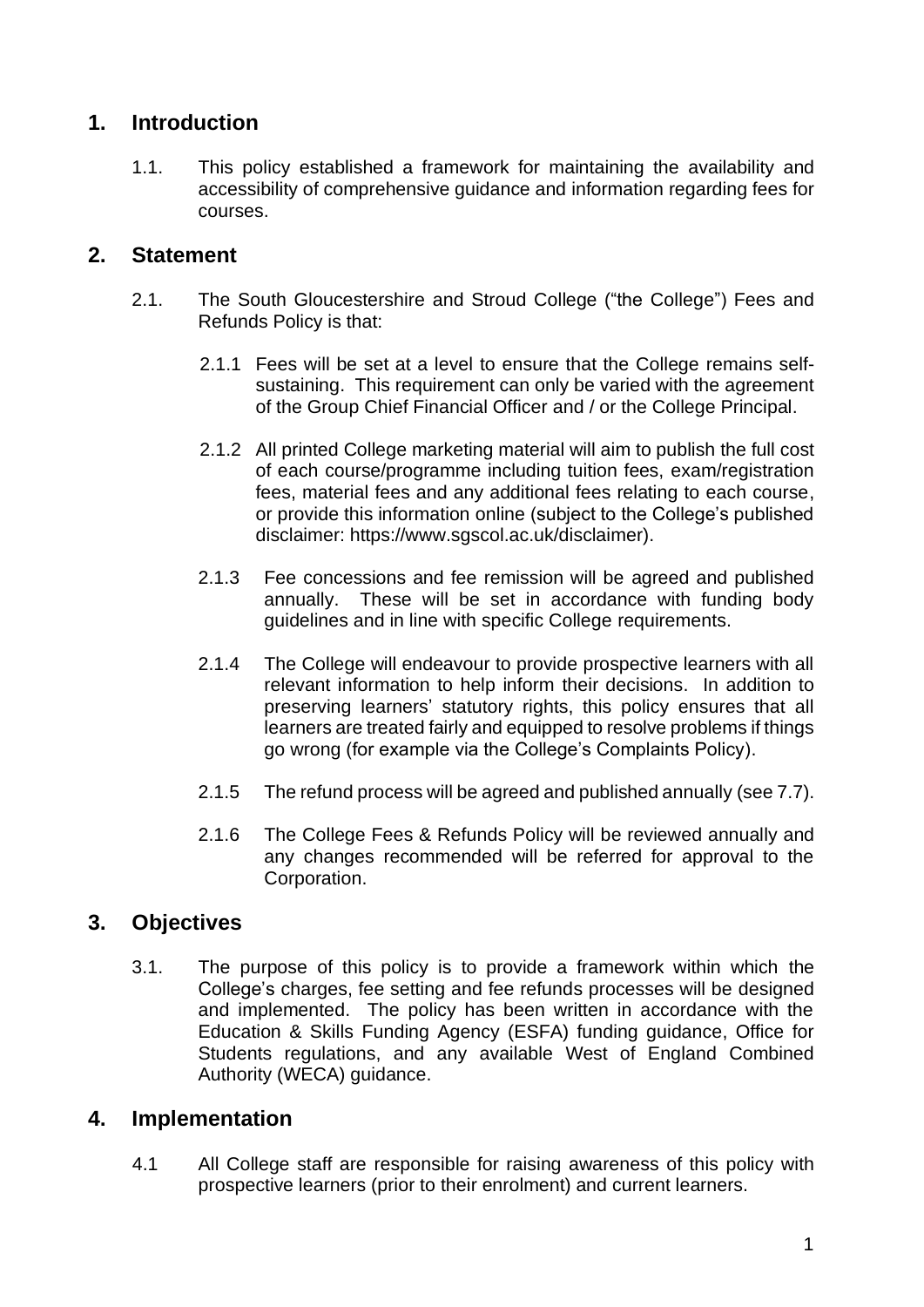# **5. Responsibilities**

5.1. The Head of Finance has responsibility for ensuring the policy is reviewed, updated and disseminated on an annual basis.

## **6. Related Policies, Procedures, Guidelines and Regulations**

- 6.1. Financial Regulations.
- 6.2. Financial Procedures.
- 6.3. Compliments, Suggestions and Complaints Policy and Procedure.
- 6.4. Funding Bodies Guidelines.
- 6.5. Policy and Procedures for the Disbursement of Bursary funds and Financial support services.
- 6.6. Exams Fee Policy.
- 6.7. Trips Policy and Procedure.
- 6.8. Higher Education, Bursary and Hardship Policy.
- 6.9. Higher Education Student Protection Plan.

## **7. Procedure**

The following details the approved fees for the academic year.

- 7.1. Basis of Fees
- 7.1.1. The Corporation has set fees on the basis:
	- a) Continuing to ensure the College's financial viability
	- b) Terms and conditions of ESFA funding:
	- c) Office for Students guidelines in respect of Higher Education courses and in consultation with partner Universities;
	- d) Guidance from CMA (Competition and Markets; Authority) reflected in all fees. Consumer rights are not affected;
	- e) Directives from the ESFA or WECA in respect of Adult Education and Skills courses;
	- f) Market conditions.
- 7.1.2. All fees should be rounded up to the nearest £1.
- 7.1.3 Tuition fees may be reduced proportionately for late enrolment with the agreement of the Group Chief Financial Officer or College Principal.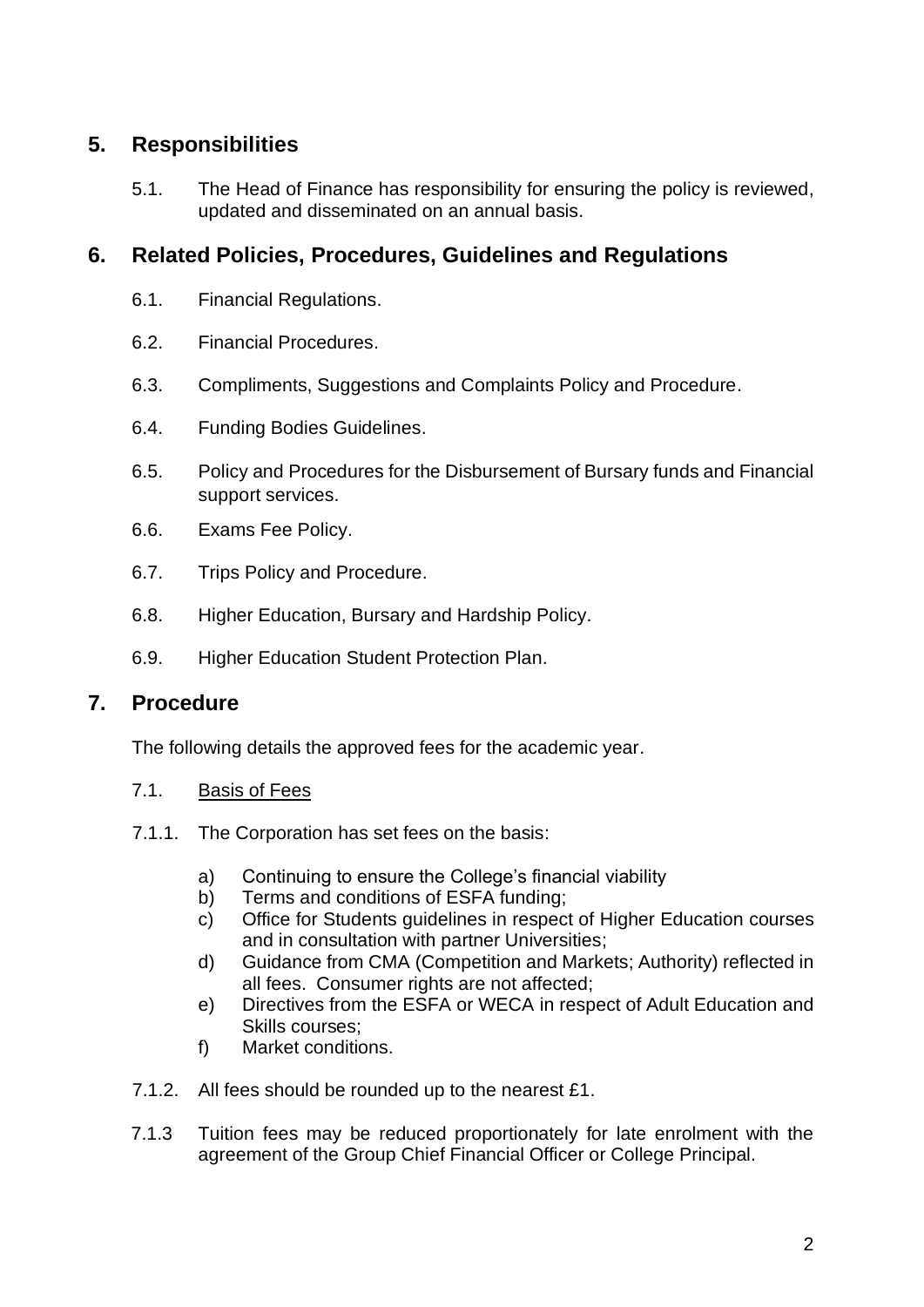### 7.2. Payment of fees

#### 7.2.1. Enrolment

- 7.2.1.1 Full-time fees (including any exam, registration or material fees), if relevant, will be communicated via email and available to pay via the Payment Portal once an online enrolment is completed. Payment is due by the first day of the course starting at College.
- 7.2.1.2 Learners may be enrol without payment, as fees will be chased postenrolment. Debt chasing procedures are contained within the College's Financial Procedures. Fees will be outlined as part of the online enrolment process, and will cover the following criteria. This may result in the learner being exempt from paying fees:
	- a) They are remitted from paying fees under ESFA policy;
	- b) They agree to pay in instalments (including an administration fee) and complete documentation as appropriate (see 7.2.2);
	- c) They have evidence of a successful application for Learner Support Funds to cover the cost of any outstanding fees;
	- d) They have evidence in writing from an approved sponsor that the sponsor will pay their fees in full;
	- f) They agree to apply, or have already applied, for the Advanced Learner loan.
- 7.2.1.3 For under 18s, a parent, guardian or other guarantor are responsible for any relevant fees.
- 7.2.2 Instalments
- 7.2.2.1 Learners may apply to pay course fees in monthly instalments (between three and six depending on the length of the course). The number of instalments may be extended but will not exceed 10 monthly instalments and must not extend beyond two months prior to the end of their course. This is to ensure the learner is still attending College in the event that the debt chasing process becomes required. **The college does not create or enter into Consumer Credit Agreements and payment plans are offered to assist learners to budget appropriately. The College is not able to provide financial advice.**
- 7.2.2.2 Instalments will be paid by standing order through the College's  $3<sup>rd</sup>$  party provider, FlexPay, which includes a monthly administration charge. The learner / parent / guardian or guarantor is responsible for ensuring instalments are set up and paid on time.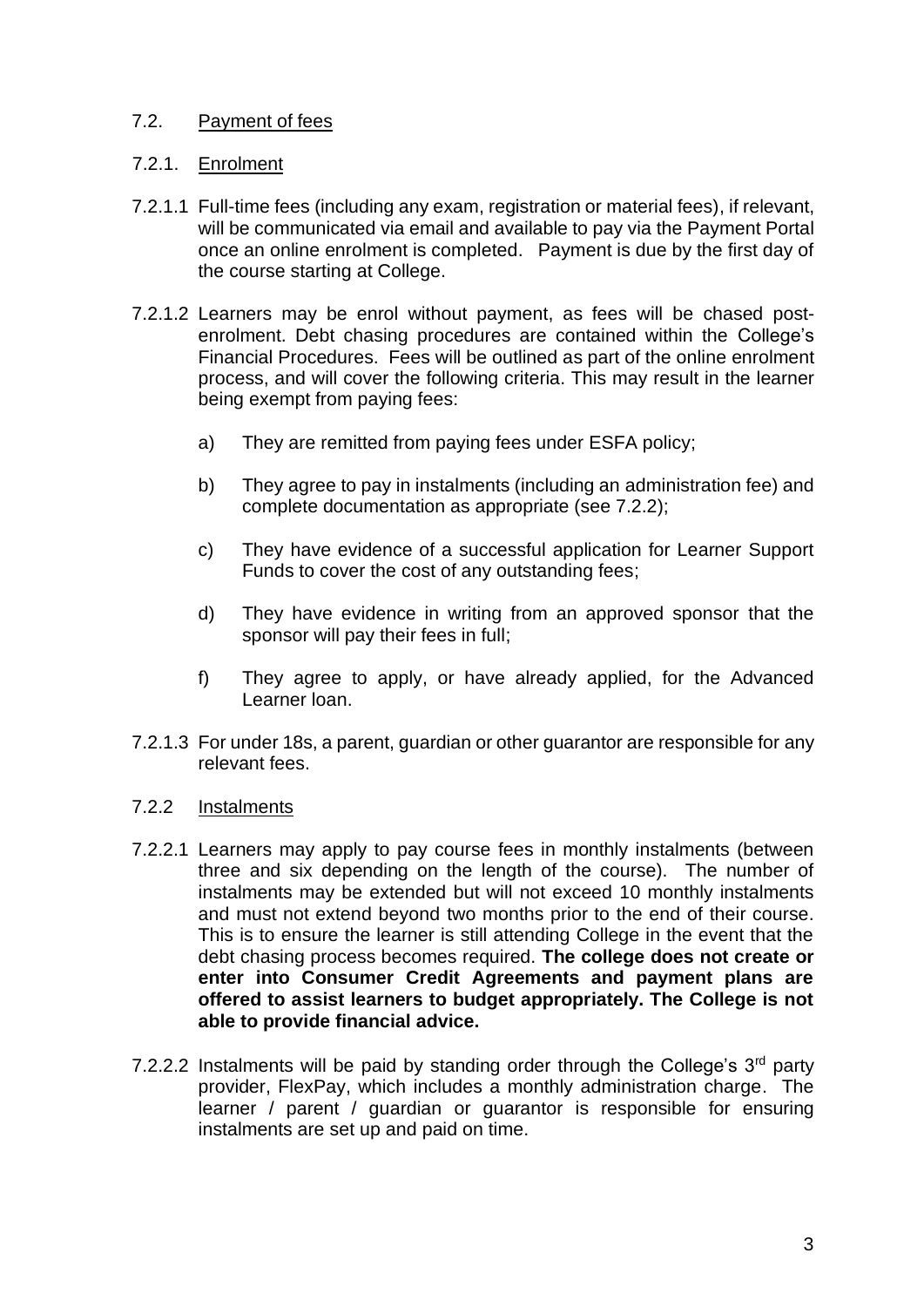- 7.2.2.3 The learner will enter in to an agreement with the College which states that the learner / parent / guardian or guarantor understands that, should any instalment be declined or cancelled, the whole amount will become due immediately and may result in legal action to recover the debt.
- 7.2.2.4 In the event that a learner withdraws or is withdrawn from the course, all applicable fees will be payable immediately.

*NB. Where a learner who is financed by an Advanced Learner Loan withdraws, the loan ceases from the point of withdrawal and any outstanding applicable course fees become payable immediately to the College.*

#### 7.2.3 Sundry Fees

- 7.2.3.1 Additional fees may be levied for the cost of trips, travel to sports fixtures, etc.
- 7.2.3.2 Course material fees, where chargeable from the College to the learner, and exam fees will be included in the maximum loan cost charged to a learner aged 19 and above on an approved Level 3 programme. Trips will be charged as an optional extra.
- 7.2.3.3 An exam fee will be set in line with the Exam Fee Policy; if the exam fee for the Academic year is not published by the awarding body within the timescales required by the College, the exam fee will be set as the previous year's awarding body fee plus an increase agreed by the Group Chief Financial Officer or College Principal.
- 7.2.4 Exam re-sits fees
- 7.2.4.1 Examination fees will not be charged, except in the following circumstances:
	- a) In the absence of extenuating circumstances, assessment work must be up-to-date and attendance must be at least **87%** in order to qualify for free examination entry;
	- b) If a learner fails, without good reason, to sit a scheduled examination they will be charged a re-sit fee;
	- c) Resit fees will not be charged for a second attempt at an examination, resulting from an initial examination failure, where the learner has met the attendance requirement;
	- d) Following a second attempt at an examination, resulting from an initial examination failure, they will be required to pay the full re-sit fee for each subsequent attempt;
	- e) If a learner chooses to re-sit an examination (with the aim of achieving marginal improvements in their grades) they will be required to pay a re-sit fee;
	- f) Qualifications leading to a GSCE grade 4 to 9 in English or mathematics will not be treated as retakes where the learner has not yet achieved either a grade 4 to 9 or A\* to C in these subjects;
	- g) No exams fees are charged to Apprentices.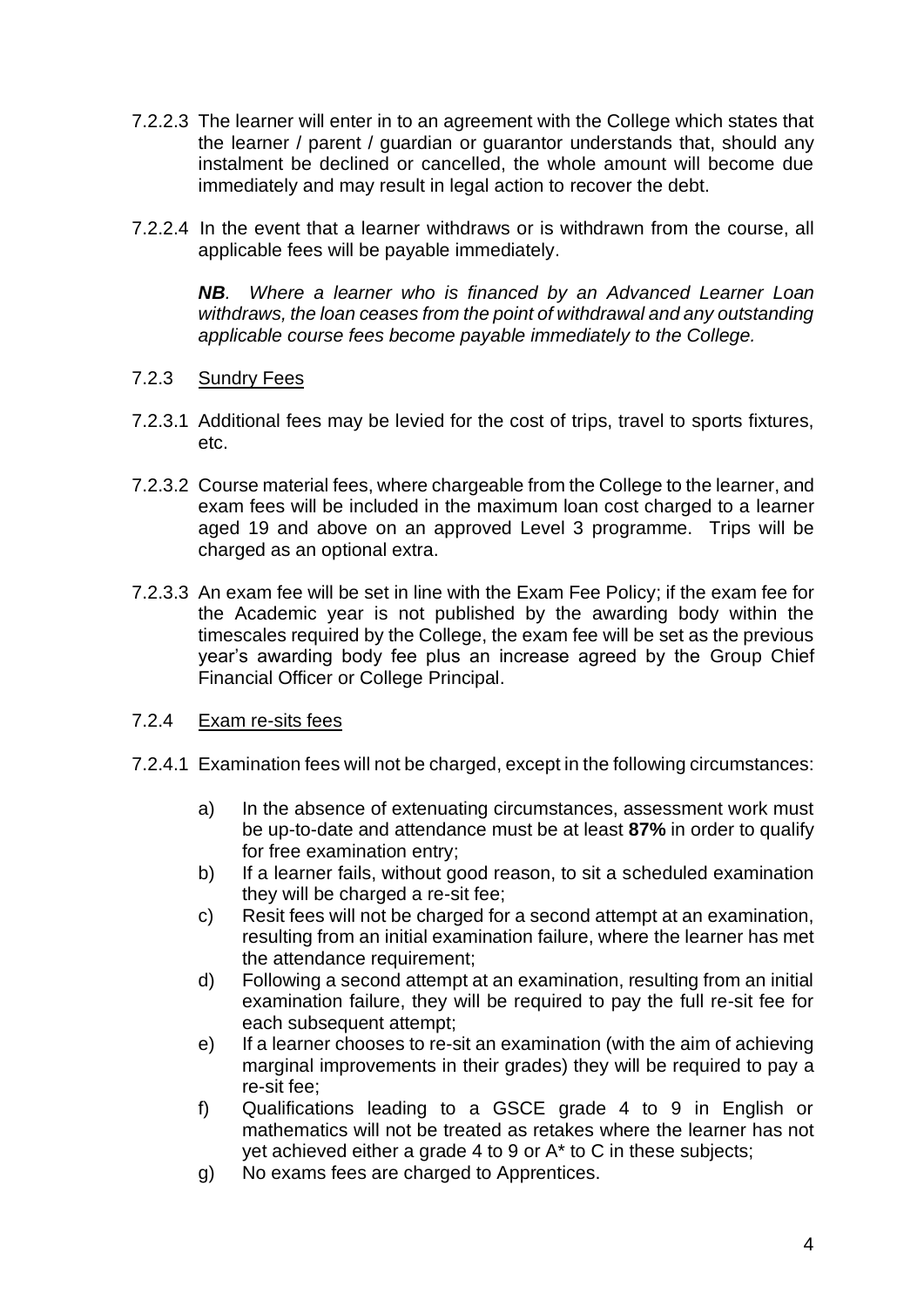- 7.2.4.2 Exams fees and re-sit fees are charged to all other learners as advertised and these are payable by the first day of a course starting. Exam fees are charged at the awarding organisation's published price per unit plus a 15% administration fee.
- 7.2.4.3 Where an awarding organisation makes a charge for further resits, the learner will be required to pay a £15 resit charge.
- 7.2.4.4 Agreed late enrolments may incur a late registration fee and learners will be advised if there are any additional fees as a result of the late enrolment.

#### 7.2.5 Professional Development:

- 7.2.5.1 Staff may only enrol on a course agreed as part of their staff development with the approval of both their Line Manager and the Head of Professional Development.
- 7.2.5.2 Staff may request an annual £250 staff voucher, which may be used towards the tuition fees for any course offered by SGS College. Fees in excess of £250 must be paid by the relevant staff member. Material and exam fees still apply and must be paid by the staff member. The voucher may only be used once in an academic year. The discount is repayable if staff either fail to complete the course or leave the College within the duration of the course. The voucher will only be issued to staff who have completed all their required mandatory training in the previous academic year.

#### 7.3 Additional Learning Support

Learners who are funding their own training or who are being sponsored by an employer and are not accessing any government funding for their course may be eligible to access the College's support facilities. This could include support with study skills exam techniques and helping with maths and English. Costs for this support will be agreed prior to course commencement and must be agreed and paid for in advance.

#### 7.4 FE Learners

#### 7.4.1 Full Time Tuition Fees for Further Education Programmes

To ensure consistency of approach in respect of learner residence and eligibility for funding support, you are advised to refer to the 'Applications, Admissions and Enrolments Policy and Procedure', especially to paras 7.3 and 7.4 and sub-paragraphs.

#### 7.4.1.1 Under 16's

a) Under 16 learners can only be enrolled on full time programmes following the approval of the Vice Principal responsible for 14-16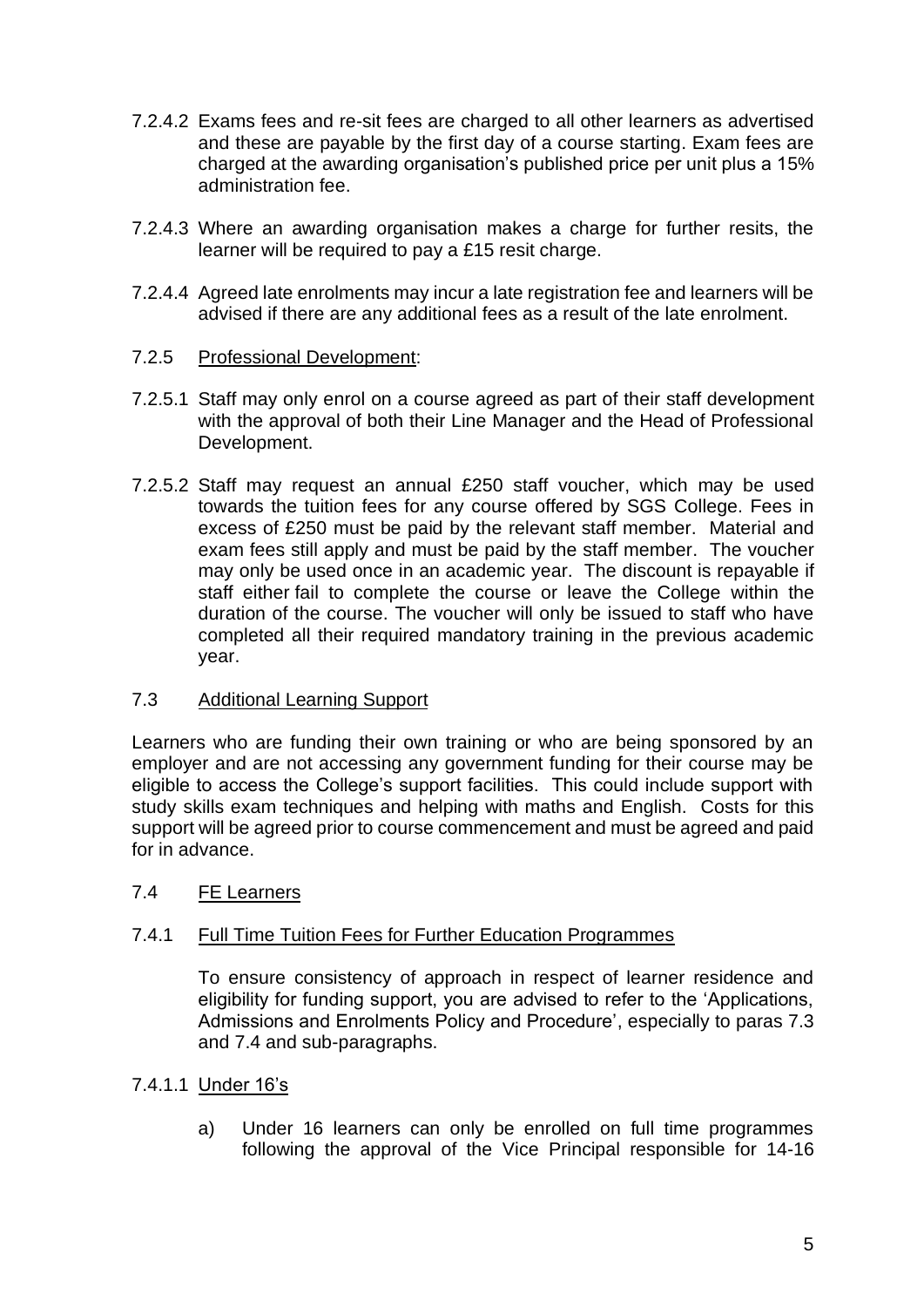delivery at a rate agreed by the Group Chief Financial Officer or College Principal.

- b) Where courses have a restriction in number, the College is entitled to refuse entry to an under 16 year old.
- c) The full fee including any materials fee will be invoiced and must be paid after enrolment and by the first day of study.
- d) Learners who have previously been Home Educated for a period of 6 months prior to enrolment may qualify for funding via the ESFA and may therefore not be subject to tuition fees.

#### 7.4.1.2 16–18 (Including home educated 14-15 year olds)

No tuition fees are charged to any home learner, aged 16-18 years at 31 August 2021 and learners in the second year of a two-year programme of study, who were aged 16-18 years at 31 August 2020.

### 7.4.1.3 19+

A tuition fee of £1,800 is charged to all learners aged 19 years or above at 31 August 2021 at the start of Year 1 programmes unless they fall into one of the categories below. Learners continuing onto the second year of a 2-year course will be charged the prior year's rate for their course.

- a) Learners aged 19 to 24 with an Education, Health and Care Plan (EHCP), are funded by the ESFA as 16-18 learners (paragraph 7.7.2).
- b) For learners aged 19-23 years taking their first full eligible (eligibility defined by ESFA Learning Aims Reference Service) Level 2 or Level 3 programme there will be no fee if the course qualifies for this entitlement. It should be noted that learners need to apply for this entitlement via the Money Management Service (MMS) team.
- c) For learners aged 19-23 years taking eligible (eligibility defined by ESFA Learning Aims Reference Service local flexibility category) courses up to and including level 1 to support their progression to a first full level 2 programme there will be no fee if the course qualifies for this entitlement. It should be noted that learners need to apply for this entitlement via the MMS team.
- d) For learners aged 19-23 years taking a traineeship or a supported internship there will be no fee.
- e) For learners aged 24 or above and Learners aged 19-23 who have previously achieved level 3 or above, who are undertaking qualifications at level 3 or above, will be charged the full funding rate (as stated on the Learning Aims Reference Service (LARS) unless the Head of Faculty has agreed a reduced rate in line with market conditions. Eligible learners will be able to access an Advanced Learner Loan.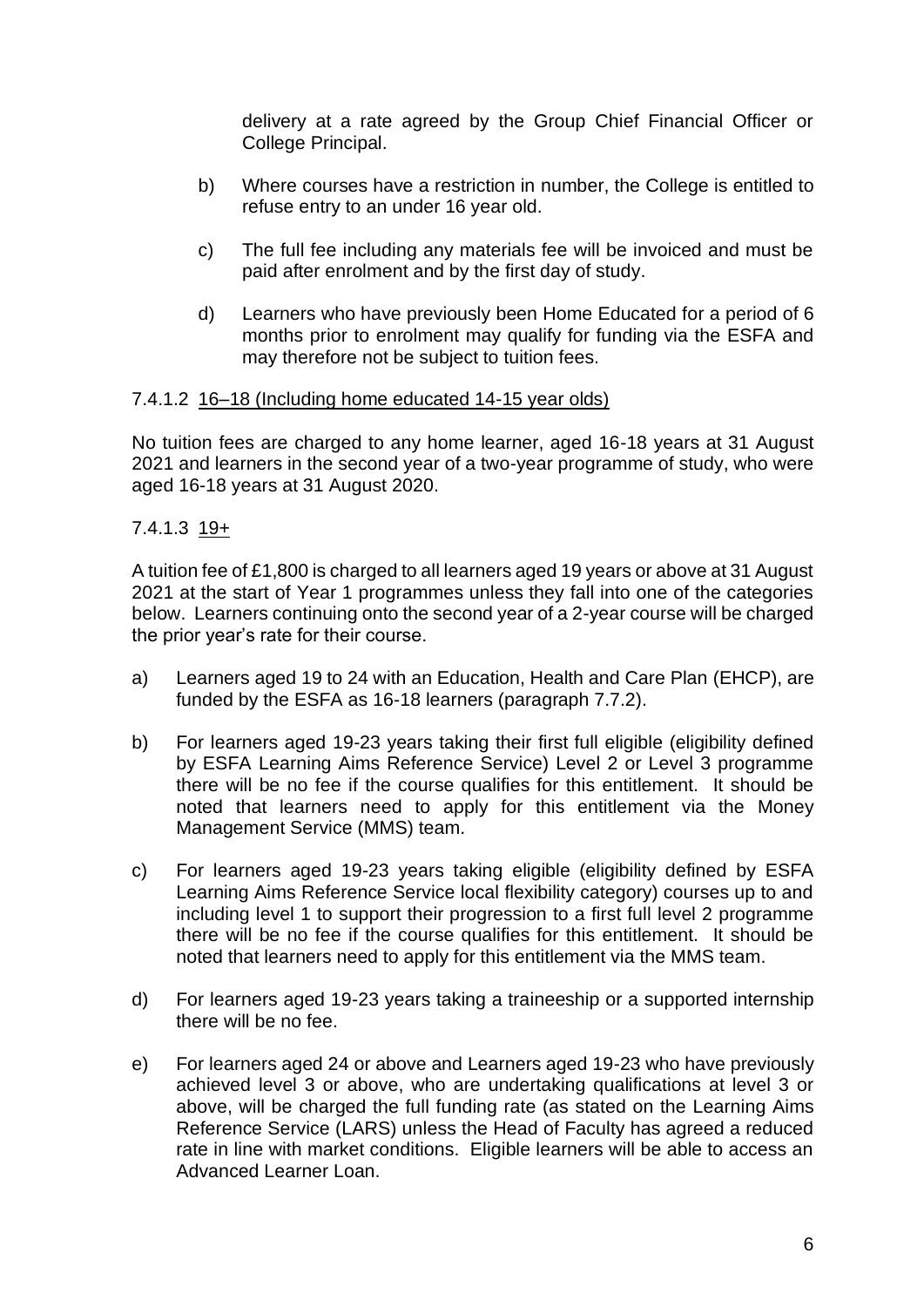f) In line with ESFA guidelines\*, full remission of all fees is given in respect of the following categories of home learner studying on FE provision.

Proof of benefits, along with a signed College declaration must be provided to qualify for remission.

There are low income and benefit waivers. An application form will need to be completed and proof of income may also be required.

\* *Information based on ESFA Guidance available at the time of going to print.*

- All learners, for eligible learning aims up to and including Level 2, who are unemployed and in receipt of the following income-based benefits:
- Job Seekers Allowance (JSA); including those receiving National Insurance credits only.
- Employment Support Allowance (ESA) and are in the activity Group (WRAG Work Related Activity Group);
- Receiving Universal Credit, earn either less than 16 times the appropriate agerelated rate of the national minimum wage/national living wage a week or £345 a month for individual claims or £552 a month for household claims and are determined by JobCentre Plus (JCP) as being in one of the following groups:
- All Work-Related Requirements Group
- Work Preparation Group
- Work-Focussed Interview Group
- Learners who are the unwaged dependents of JSA and ESA (WRAG) claimants are not automatically eligible for fee remission but they may be eligible under other criteria.
- In addition to the above categories, the College offers fee remission to adults studying on an ESFA funded course at level 2 or below if the learner both receives other state benefits and their earned income (disregarding benefits) is less than £345 a month (learner is sole adult in their benefit claim) or £552 a month (learner has a joint benefit claim with their partner); (*draft ESFA format funded adult education rules for 19-20).*

#### And

Wants to be employed (or progress into sustainable employment) and their earned income (disregarding benefits) is less than £345 a month (learner is sole adult in their benefit claim) or £552 a month (learner has a joint benefit claim with their partner) and the College is satisfied that the learning is directly relevant to the learner's employment prospects and the local market needs. (*draft ESFA funded adult education rules for 19-20)*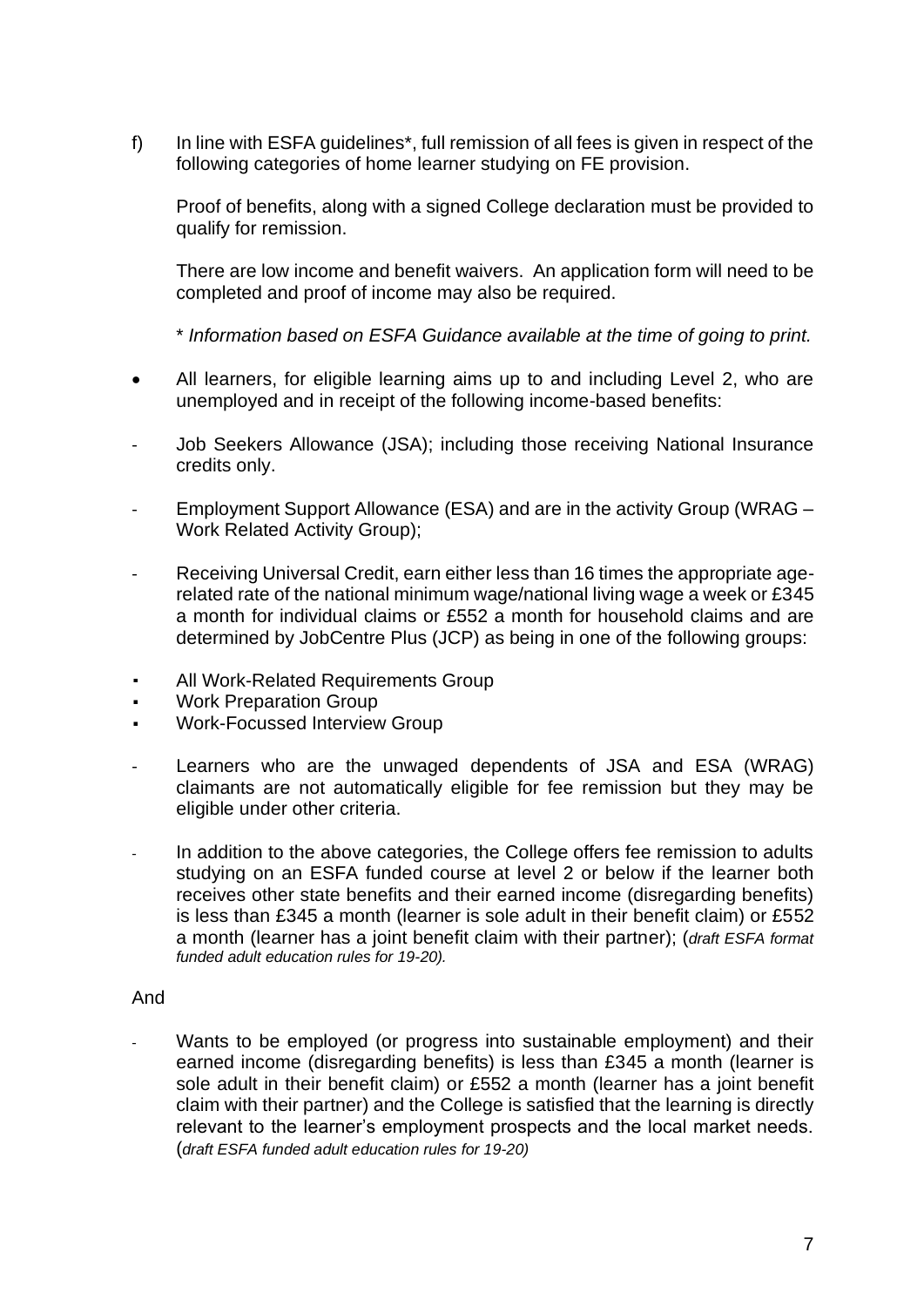- For adults starting classroom based functional skills and GCSEs in English and Maths where they do not currently have these qualifications at either A\*- C or grades 4-9 there will be no fee.
- Learners who already hold a GCSE qualification at A\*-C or grade 4 or above in English and Maths will not be eligible for ESFA funding on any English or Maths learning aim and will be charged the full funding rate for the qualification, as stated on the Learning Aims Reference Service (LARS).
- Learners who are employed, or self-employed, and would normally be cofunded for provision, up to and including level 2 might be fully funded if they earn less than £17,374.50 annual gross salary. This is on receipt of evidence of the earner's gross annual wages in these circumstances.

### 7.4.2 Part-Time Tuition Fees for Further Education Programmes

#### 7.4.2.1 ESFA Funded FE Courses:

- a) Learners will be charged fees based on an agreed course contribution to be agreed by the appropriate Head of Faculty and through the curriculum planning process.
- b) Fees may be altered to reflect the full market value subject to approval by the Head of Faculty and College Principal or Group Chief Financial Officer.
- c) For dedicated employer provision, fees are charged in line with Full Cost Pricing Matrix, which is subject to change. Prices will differ by course.
- d) Learners may be eligible for remission of fees in respect of the categories of home Learners studying on full time provision as detailed in 7.7.

#### 7.4.2.2 Link/Infill Learners:

#### 14-16

School link and other non-ESFA funded infill Learners may be admitted to the College if this is deemed appropriate by their school/Local Authority and if, in the judgment of the College, the learner would benefit from the learning opportunity, has the necessary resilience and can meet College requirements. Fees will be charged at £4,573 for 2-3 days per week and £5,209 for 4 days in College. Fees may be altered with the agreement of the College Principal or Group Chief Financial Officer.

#### 7.4.3 International Learners

7.4.3.1 International Learners (non EU) on Further Education Programmes are charged the following annual tuition as follows:

Level 3 £7,500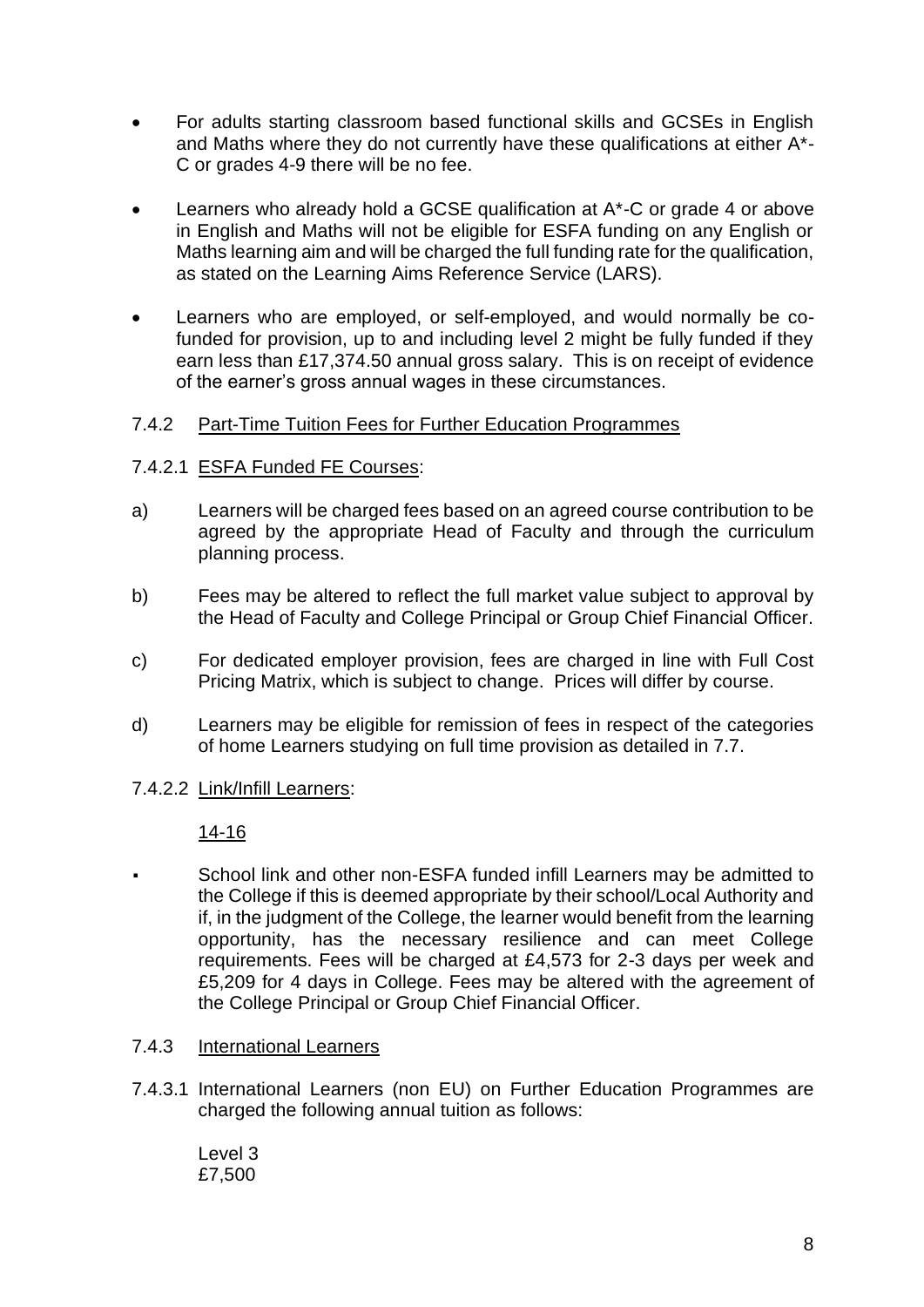Level 4 and above £11,750.

7.4.3.2 EU Learners who do not have pre-settled or settled status as require a visa to come to the UK to study are charged as follows:

Level: Level 3 (A Levels, BTEC) Fees: £5,500

Level: Level 4/5 (HNC & HND) Fees: £6,000

Level: Level 4/5 (Foundation Degree) Fees: £7,500

Level: Level 6 (Degree) Fees: £8,250.

- 7.4.3.3 Full tuition fee payment is expected in advance to secure a place. All fees are to be paid in advance of the start of the course. If a visa is refused the course fees will be refunded, less a £250 administration charge.
- 7.4.4 College Materials Fee

Materials fees will be set by the Head of Faculty annually with agreement of the appropriate Assistant Principal as part of the annual curriculum planning process.

- 7.4.4.1 The materials fee will include a charge for course materials in line with ESFA requirements shown in 7.4.4.4.
- 7.4.4.2 The fee charge must cover the full cost to the College of acquiring the materials, including VAT and an allowance for purchasing, processing and delivery costs, etc.
- 7.4.4.3 The materials fee must not include any costs for trips.

*Please note that all materials that are purchased by the College are subject to non-recoverable VAT.*

#### 7.4.4.4 ESFA Funding conditions in respect of charges to Learners

Institutions may choose to charge learners aged 16 to 18 in full time or part-time education for other elements of their study programme as set out here. There is no requirement to charge for optional extras. The institution funding the activity is free to determine whether any charge should be made for it and, if so, how much should be charged and to whom.

a) Where clothing or equipment is necessary for the learner's health or safety, a charge may be made for clothing and equipment that the learner retains, but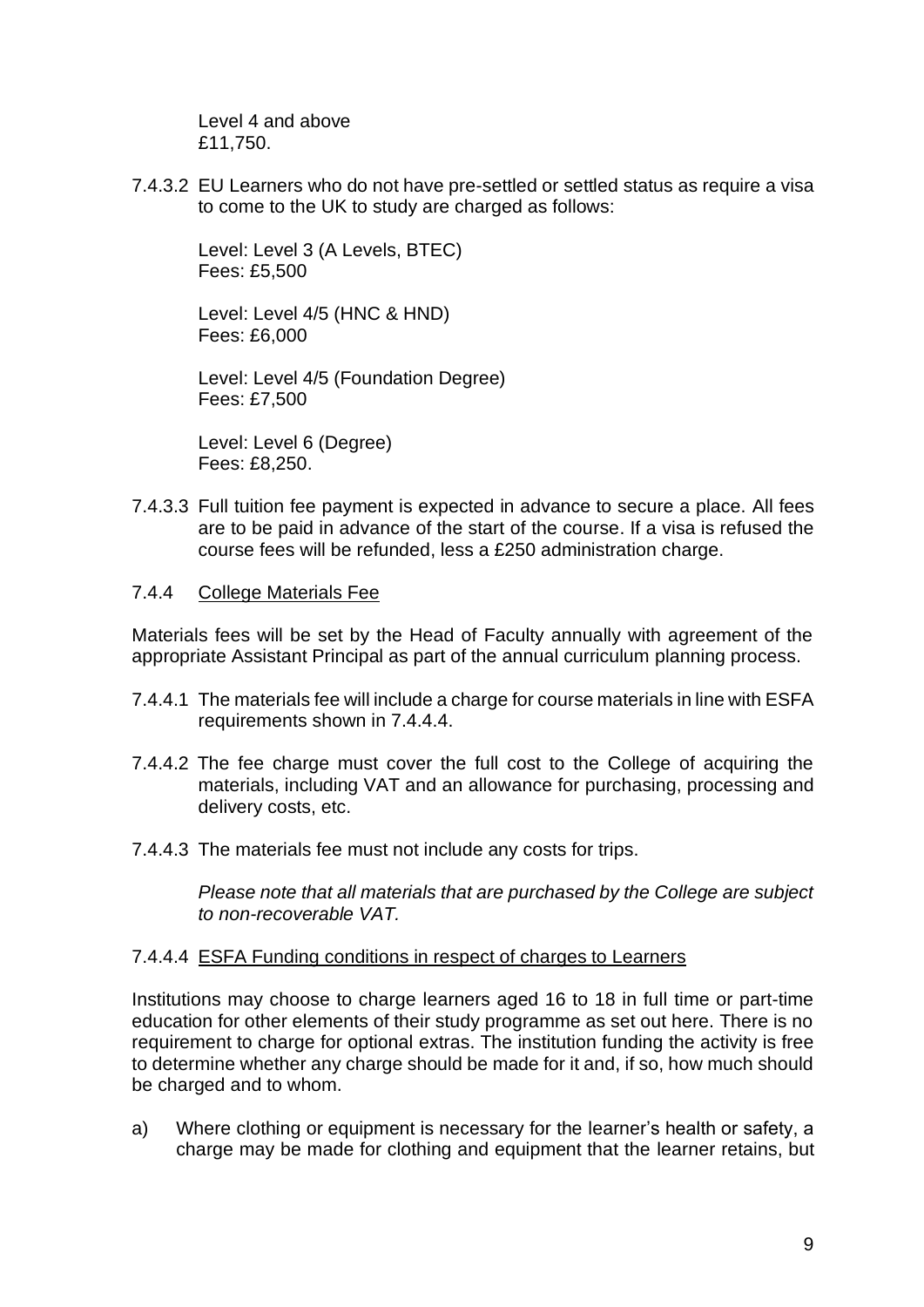only if the learner also has the option of borrowing the clothing or equipment free of charge.

- b) A charge for the sale of learning materials in bookshops, or similar facilities in institutions, that enables learners to secure discounts on books, stationery or similar materials.
- c) Fines for the late return of library books or other disciplinary fines (provided such penalties have been made known in advance); and deposits on lockers, ID cards, keys, library cards or smartcards and equipment that are fully refundable except in cases of damage or theft. Fines and deposits are not fees.
- d) Photocopying and printing, including computer printouts, are not fees as long as they are not course-specific, are optional and there are alternative sources for these services.
- e) A charge for the recreational use of leisure and other non-academic facilities where the activity taking place is not a requirement of a course syllabus or not part of a learner union membership free entitlement.
- f) Travel, board and lodging and other additional costs, including any tuition costs, associated with field trips and similar activities that may form part of or be outside the requirement of the course syllabus or agreed study programme.
- g) Optional extra activities where the activity is taking place outside a required part of an agreed study programme, and charging is at the discretion of the institution that would otherwise meet the cost of provision. Examples of optional extra activities include theatre, cinema or museum visits or other day or residential visits that are not a requirement of course syllabuses.
- h) **For ESFA funded AEB provision the following applies**: Learners must not be subject to compulsory charges relating to the direct costs of delivering a learning aim to fully funded learners, including those with a legal entitlement to full funding for their learning. Direct costs include any essential activities or materials without which the learner could not complete and achieve their learning.
- i) If a fully-funded learner needs a Disclosure and Barring Service (DBS) check to participate in learning, you cannot charge them for this. If the learning is associated with the learner's employment, their employer is responsible for carrying out and paying for this check.

### 7.4.5 Sports Academies Annual Membership Fee

Fees for annual membership of Sports Academies are charged in addition to any academic course material fees.

The annual academy membership fee (£250-£350) contributes towards: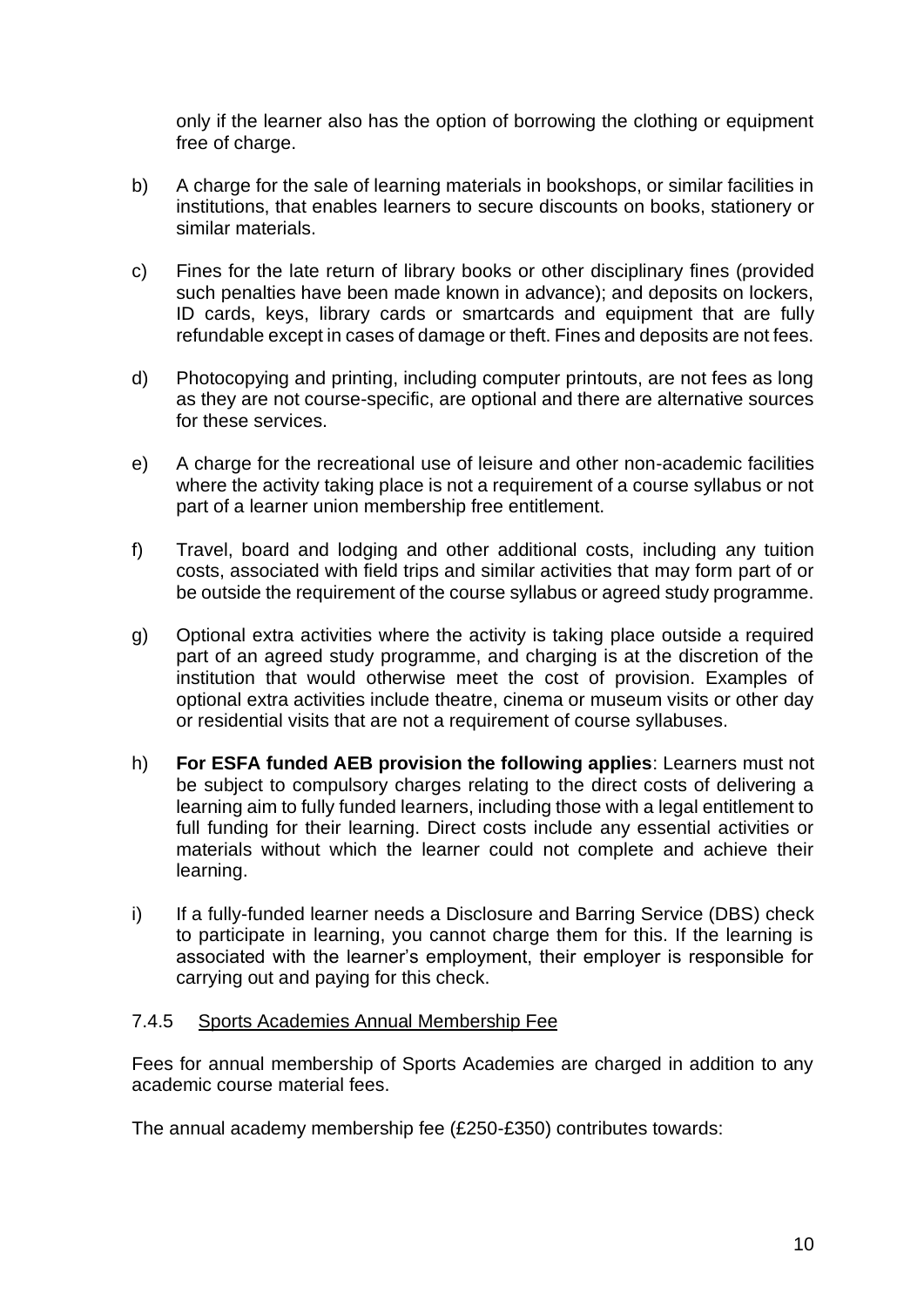- Sports injury support and treatment
- Strength and Conditioning programming
- An annual Gym membership for the 'Power Station'
- Travel to and from fixtures
- Replacement and maintenance of equipment and facilities
- Coaching and training
- College team playing kit.

All Sports academies fees are payable at the start of the Academic year and are non-refundable.

The level of fee is set by each individual Academy and may include additional special competition event costs, external club membership and kit fee.

In addition to the Membership fee a personal sports kit package will need to be purchased by each individual Learner directly from our sports kit supplier. This is the learner's personal property and responsibility and **the College will not accept any responsibility for its storage and/or supervision**.

If a sports academy attends a special event or a tour an additional payment by learners may be required.

#### 7.4.6 Bristol Academy of Media Annual Membership Fee

Fees for annual membership of the Bristol Academy of Media will be charged in addition to any academic course material fees, for the recreational use of equipment and other academic and non-academic facilities where the activity taking place is not a requirement of a course syllabus.

The membership fee (£250-£350) contributes towards:

- a) Technical Support
- b) Professional Studio access
- c) Replacement and maintenance of equipment and facilities. Additional charges may be incurred for certain BAM provision. All applicants will be sent a letter from the learning area providing them details of the membership fee for BAM.

All Bristol Academy of Media fees are payable at the start of the Academic year and are non-refundable.

#### 7.4.7 Exam re-sits fees

- 7.4.7.1 Examination fees are not charged, except in the following circumstances:
	- a) In the absence of extenuating circumstances, assessment work must be up-to-date and attendance must be at least **87%** in order to qualify for free examination entry;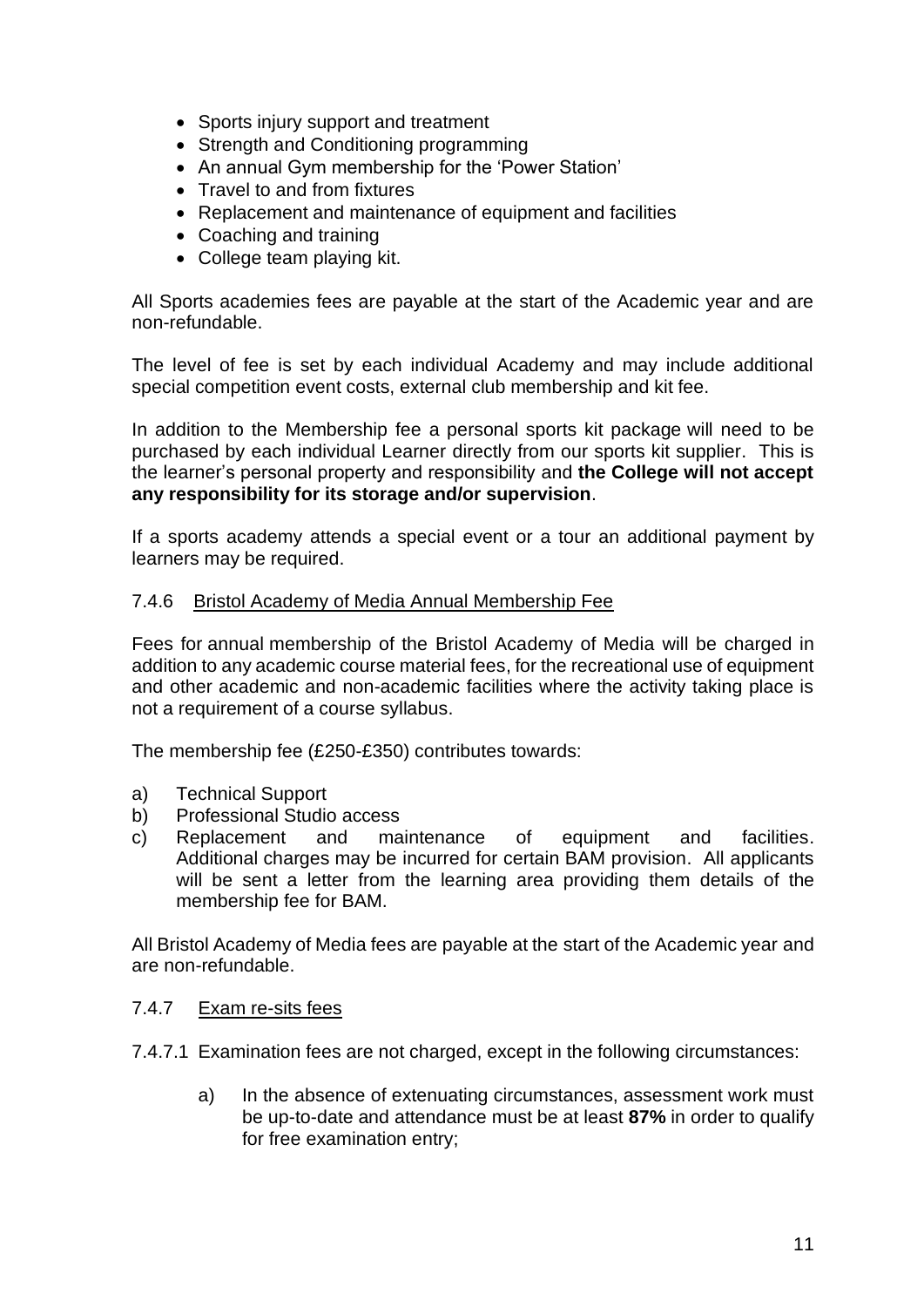- b) If a learner fails, without good reason, to sit a scheduled examination they will be charged a re-sit fee;
- c) Resit fees will not be charged for a second attempt at an examination, resulting from an initial examination failure, where the learner has met the attendance requirement;
- d) Following a second attempt at an examination, resulting from an initial examination failure, the learner will be required to pay the full re-sit fee for each subsequent attempt;
- e) If the learner chooses to re-sit an examination (with the aim of achieving marginal improvements in their grades) they will be required to pay a re-sit fee;
- f) Qualifications leading to a GSCE grade 4 to 9 in English or mathematics will not be treated as retakes where a learner hase not yet achieved either a grade 4 to 9 or A\* to C in these subjects;
- 7.4.7.2 Exams fees and re-sit fees are charged to all other learners as advertised and these are payable at the time of enrolment. Exam fees are charged at the awarding organisation's published price per unit plus a 15% administration fee.
- 7.4.7.3 Where an awarding organisation makes a charge for further resits, the learner will be required to pay a £15 resit charge.
- 7.4.7.4 Agreed late enrolments may incur a late registration fee and learners will be advised if there are any additional fees incurred as a result of the late enrolment.
- 7.4.8 Refunds
- 7.4.8.1 Refunds will only be considered if the College has closed, or materially reduced the content of a learner's learning programme, or if the advice given at the time of enrolment is deemed by the College to be inaccurate. Refunds will not be considered should a learning programme have to be substantially altered due to circumstances beyond the College's control.
- 7.4.8.2 If a learner requests a refund due to a complaint about the content or teaching of a course then the learner should be advised of the College's complaints procedure and provided with the necessary information in order to make a complaint.
- 7.4.8.3 Further Education learners who enrol onto or start a course and withdraw or leave will be liable for the following course / tuition fees:
	- a) 50% if exit occurs before the first half term of the academic year (usually in October);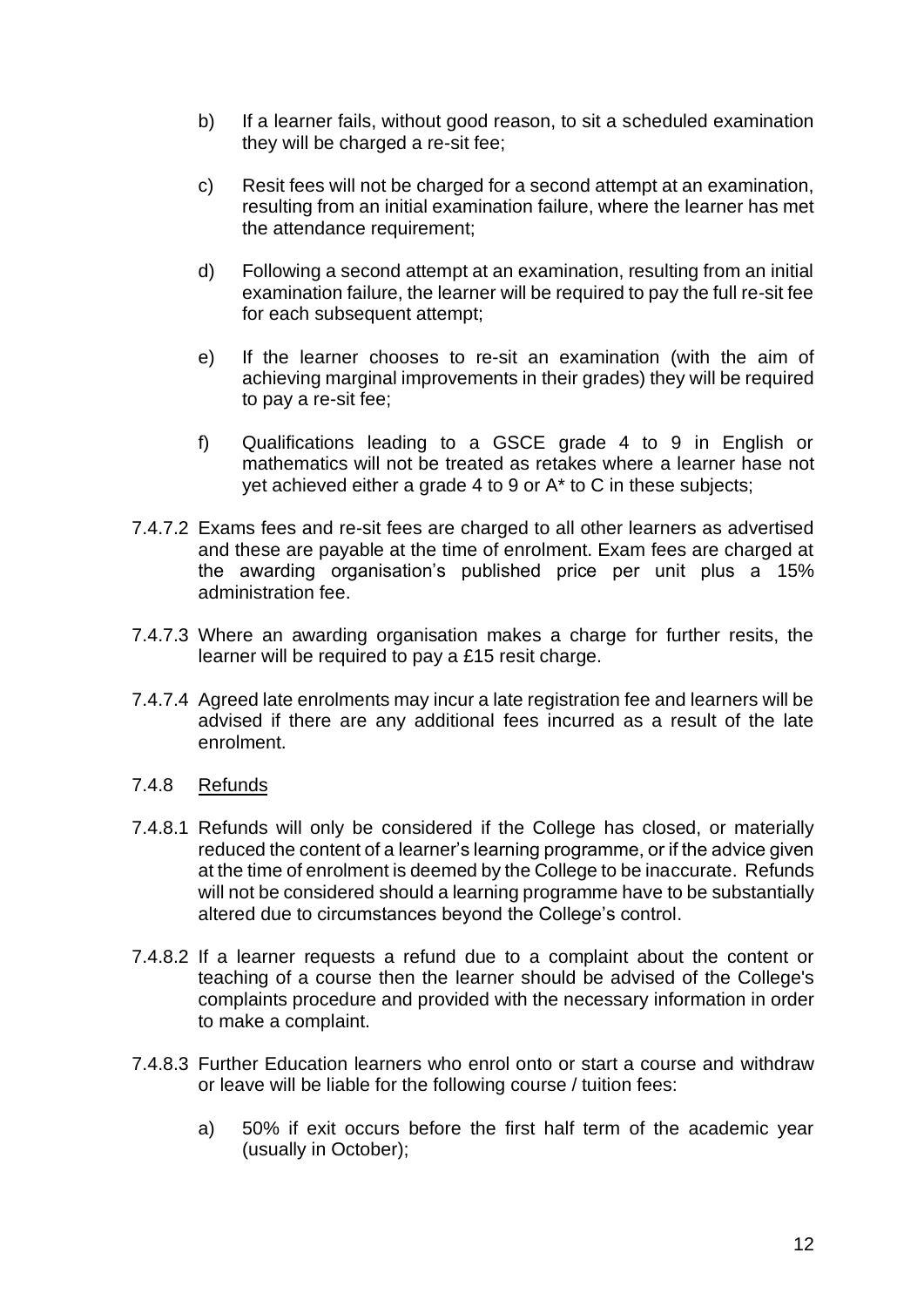- b) 75% if exit occurs before the second half term of the academic year (usually Christmas), but post the first half term;
- c) 100% if exit occurs before the third half term of the academic year (usually in February), but post the second half term.

Materials purchased are non-refundable at any point of the academic year.

- 7.4.8.4 If a visa is refused for an international student who has paid the course fees in advance, they will be refunded, less a £250 administration charge.
- 7.4.8.5 In exceptional cases a request for refund may be approved by the Group Chief Financial Officer or College Principal.

### 7.4.9 Transfers – Further Education

A full-time transfer is defined as the movement of a learner from one full time study programme "the old study programme" and associated core qualification(s), to a different full-time study programme or apprenticeship "the new study programme" within the College.

#### 7.4.9.1 Full-time transfers within the first term of the full-time academic year

Full-time transfers that are authorised during the first term of the academic year (until the Christmas break) will be charged the full year fee(s) of the new study programme. Any fees relating to the old study programme will not be charged. Any relevant fee remission will be transferred to the new study programme.

Learners who have been granted bursary payments will have their bursary amended to reflect changes in fees.

#### 7.4.9.2 Full-time transfers in terms two or three of the full-time academic year

Full time transfers that are authorised after the first term of the academic year will be charged an agreed proportion of the fees from the old study programme plus an agreed proportion of the fees of the new study programme. These fees will be agreed by the Heads of Faculty for both relevant study programmes.

#### 7.4.9.3 Transfers for learners who are paying course fees with an Advanced Learner Loan

If a Learner is paying for their course via an Advanced Learner Loan and they wish to transfer onto a different course with a different learning aim, they may do so providing that they are transferring to a course that is also eligible for an Advanced Learner Loan.

If there is an increase in the fee charged for the new course, the learner will need to complete a Loan Request form to increase their loan to cover the new amount via the Student Loan Company or pay any outstanding amount themselves. If the course the learner is transferring to, has a lower fee, then the College will manually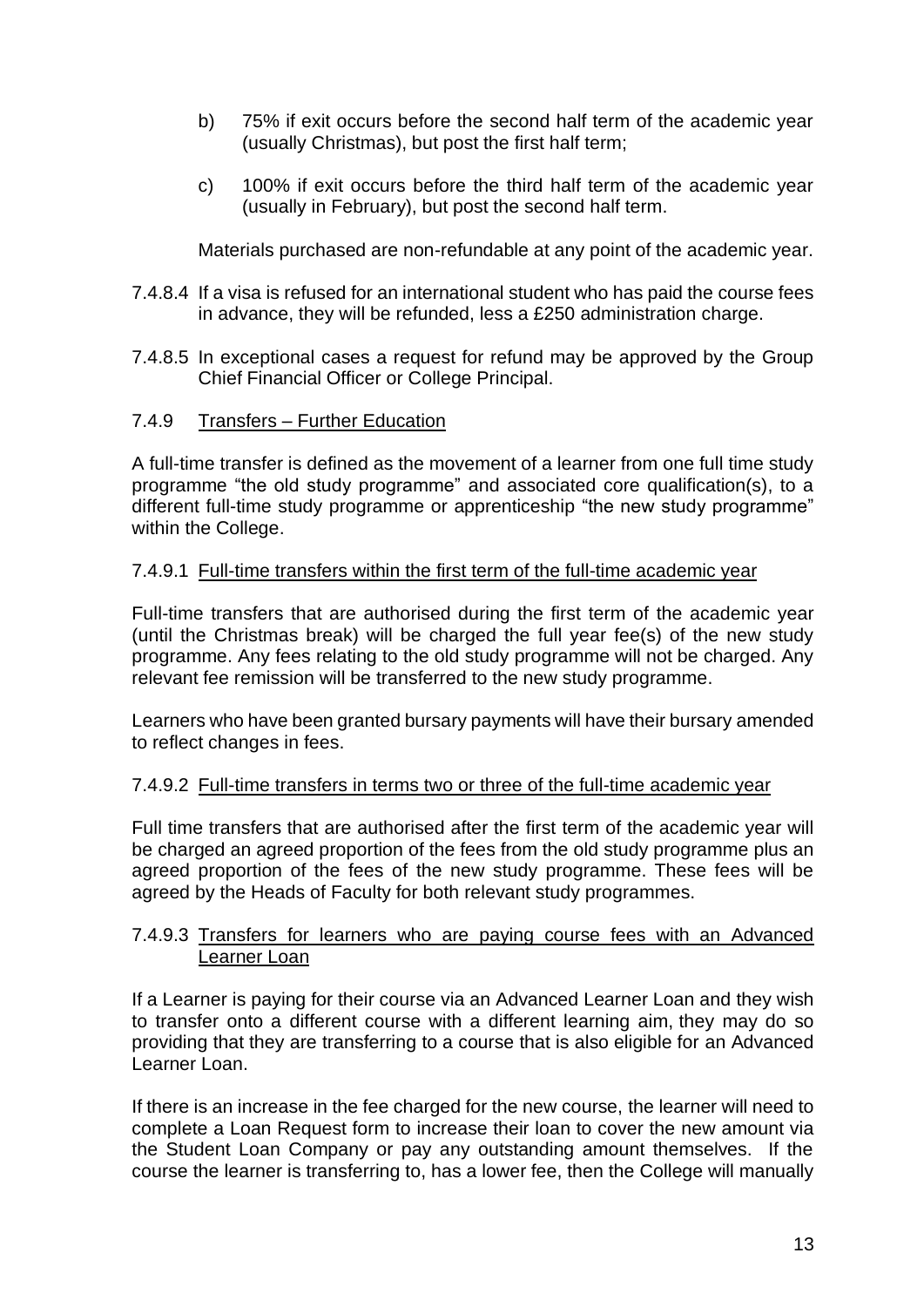reduce the loan requested and the Student Loan Company will claw back any overpayments.

Learners wishing to transfer to a different course must discuss this with the Money Management Service team to check if the course is eligible for a loan. If the new course is eligible for a loan then the Money Management Service team will transfer the learner to the new course on the Advanced Learner Loan system.

### 7.4.9.4 Part-time Transfers

Part-time transfers/deferrals will be at the discretion of the Head of Faculty. A fee will be charged to cover costs incurred on the original part-time course and similarly a proportionate fee may be charged for the new course. These fees will be determined and agreed by the relevant Heads of Faculty. Any registration/exam costs incurred by the college on the original part-time course must be charged.

### 7.5 Apprenticeship Learners

### 7.5.1 Apprenticeships

- 7.5.1.1 The College will agree a price for each apprenticeship with the employer, prior to commencement of the apprenticeship, based on the agreed delivery model and End Point Assessment costs, including the cost of materials, exams, assessment fees and any re-sits.
- 7.5.1.2 If the College recruit for the employer an apprentice who presents prior learning or qualifications at the application stage which reduce the College delivery costs, then the College will reduce their price accordingly.
- 7.5.1.3 The final agreed price will be confirmed on the enrolment form, signed by the College, learner and employer.
- 7.5.1.4 Payment from the employer levy account, or co-investment payments from non-levy employers, will be in accordance with the apprenticeship funding rules in place at the commencement of the apprenticeship program.
- 7.5.1.5 On request, the College may agree a schedule of instalments with non-levy employers for co-investment payments, which will at least match the ESFA payment profile.
- 7.5.2 Refunds
- 7.5.1 Refunds will only be considered if the College has closed, or materially reduced the content of a learner's learning programme, or if the advice given at the time of enrolment is deemed by the College to be inaccurate.
- 7.5.2 If a learner requests a refund due to a complaint about the content or teaching of a course then the learner should be advised of the College's complaints procedure and provided with the necessary information in order to make a complaint.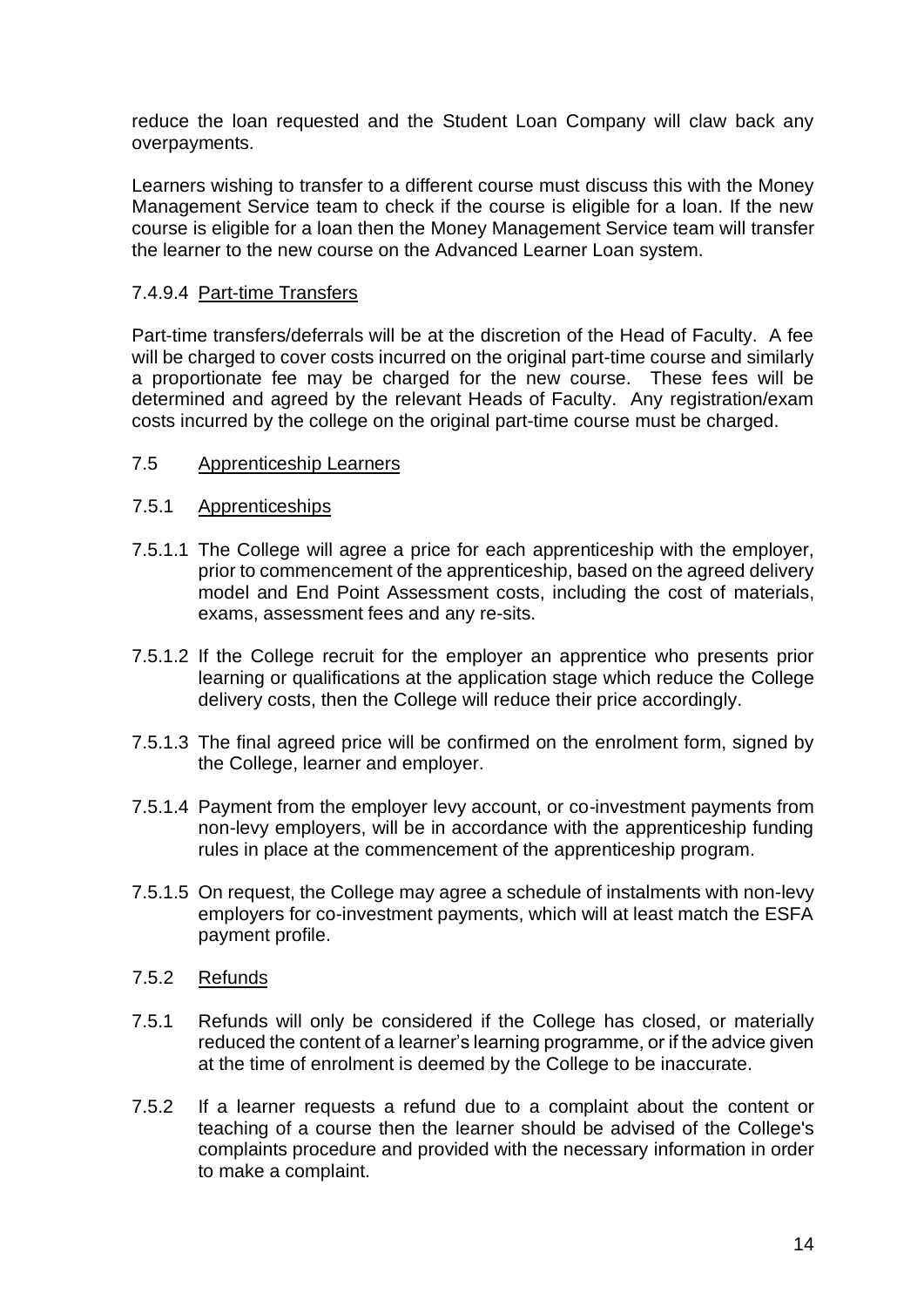- 7.5.3 In exceptional cases a request for refund may be approved by the Group Chief Financial Officer or College Principal.
- 7.6 Higher Education Learners

#### 7.6.1 Full time course fees for Higher Education Programmes

#### **Home Learners**

A home Learner is one who has been ordinarily resident in the UK or EU for 3 years prior to the start of a course of study.

- 7.6.1.1 Learners are charged an annual course fee as per our Higher Education published course fees; these fees are loaded onto UCAS. Course fees are approved by the Corporation or set by the partnering University.
- 7.6.1.2 Learner course fees over the regulated lower fee will be in accordance with a published and approved learner access and participation agreement.
- 7.6.1.3 If learners are in receipt of learner support through the Student Loan Company (SLC), Learner Awards Agency for Scotland (SAAS), or Islands Government (Jersey, Guernsey, Isle of Man), and the College does not receive their financial assessment, they will be held liable for the full fee.
- 7.6.1.4 Remission is not available for these courses.
- 7.6.1.5 Learners should be aware that they will be charged an additional fee for the following:
	- a) Taking more than 8 modular credits in each level in an academic year (Full Time undergraduate and not fast-track)
	- b) Modules taken beyond completion date
	- c) Trailed modules
	- d) Failed modules
	- e) Reassessment of examinations and coursework
	- f) Fees outlined in assessment policy
	- g) In exceptional circumstances; permitted late addition or deletion of a module.

All fees are to be paid in advance.

#### 7.6.2 Part-Time Course Fees for Higher Education Programmes

To ensure consistency of approach in respect of learner residence and eligibility for funding support, you are advised to refer to the 'Applications, Admissions and Enrolments Policy and Procedure', especially to paras 7.3 and 7.4 and subparagraphs.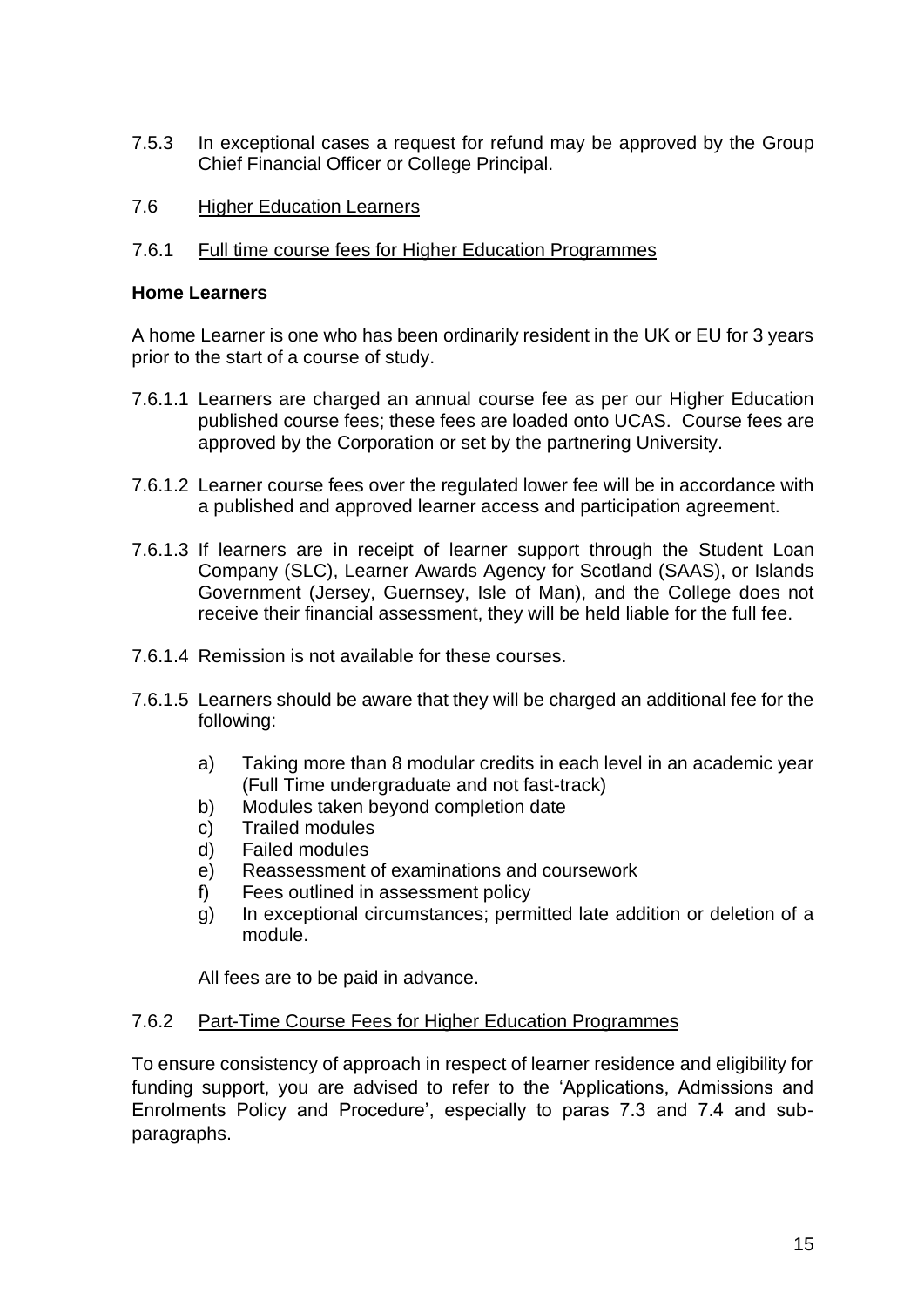- 7.6.2.1 Learners will be charged an annual course fee as detailed in the College Higher Education published course fees; these fees are loaded onto UCAS and outlined in 7.6.2.5. Course fees are approved by the Corporation or set by the partnering University.
- 7.6.2.2 Part-time Undergraduate Degrees are charged by modules/units studied in the academic year.
- 7.6.2.3 If learners are in receipt of learner support through the Student Loan Company (SLC), Student Awards Agency for Scotland (SAAS), or Islands Government (Jersey, Guernsey, Isle of Man) and the College does not receive their financial assessment, they may be liable for the full fee.
- 7.6.2.4 Learners will be charged an additional fee for the following:
	- a) Taking more than 8 modular credits in each level in an academic year (Full Time undergraduate and not fast-track)
	- b) Modules taken beyond completion date
	- c) Trailed modules
	- d) Failed modules
	- e) Reassessment of examinations and coursework
	- f) In exceptional circumstances; permitted late addition or deletion of a module.

All fees are to be paid in advance.

#### 7.6.2.5 SGS University Level Degree Fees 2021/22

| <b>Course</b>              | Home / EU<br><b>Annual Feel</b><br>(Full-Time) | Home / EU<br><b>Part Timel</b><br><b>Module Fee</b><br>(30 CATS) | <b>International</b><br><b>Annual Fee</b> |
|----------------------------|------------------------------------------------|------------------------------------------------------------------|-------------------------------------------|
| Foundation<br>Degree       | £7,500                                         | £938                                                             | £11,750                                   |
| BA/BSc/Top-Up<br>(L6)      | £8,250                                         | £1,031                                                           | £11,750                                   |
| <b>BSc (Fast</b><br>Track) | £9,000                                         | £1,125                                                           | £11,750                                   |
| HND                        | £6,000                                         | £750                                                             | £11,750                                   |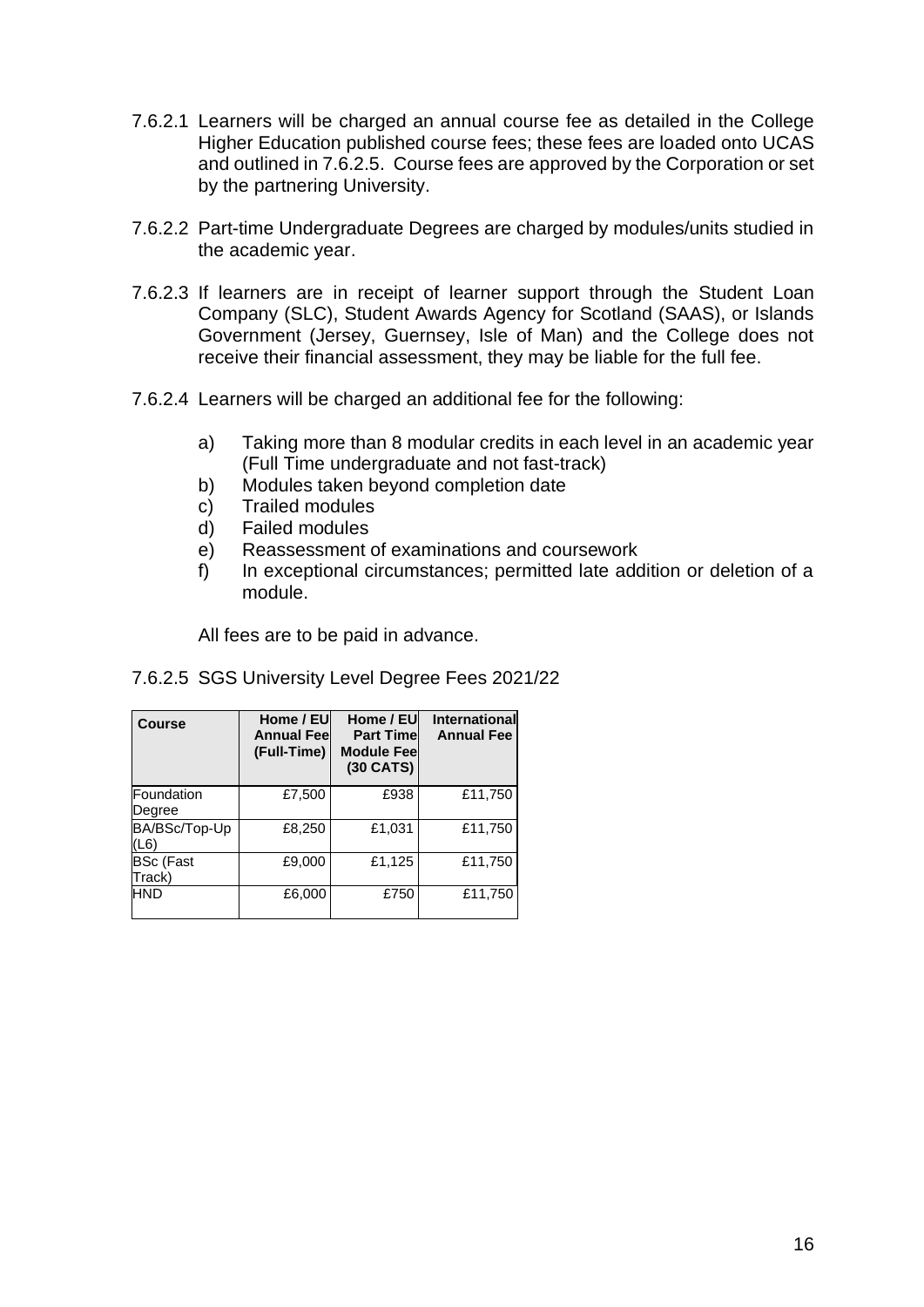| <b>Course</b>           | Home / EU Module<br><b>Retake Fee (30</b><br>CATS) | Home / EU<br><b>Module Retakel</b><br><b>Fee (15 CATS)</b> | <b>International</b><br><b>Module Retake</b><br>Fee |
|-------------------------|----------------------------------------------------|------------------------------------------------------------|-----------------------------------------------------|
| Foundation<br>Degree    | £469                                               | £235                                                       | £735                                                |
| BA/BSc/Top-Up<br>(L6)   | £563                                               | £282                                                       | £735                                                |
| <b>BSc (Fast Track)</b> | £563                                               | £282                                                       | £735                                                |
| <b>HND</b>              | Unit fee                                           | Unit feel                                                  | £735                                                |

#### 7.6.3 International Learners

- 7.6.3.1 International learners (including new EU students), on higher education programmes, are charged the following annual tuition to be paid at enrolment:
	- a) £11,750 for directly funded College HE courses;
	- b) £14,700 for courses franchised by University of Gloucestershire.

#### 7.6.4 Materials Fee

Any materials provided as part of the course are included within the course fee outlined in 7.6.2.5.

#### 7.6.5 Re-assessment fee for Higher Education Learners

The re-assessment fee for learners studying a Higher Education Module will be £50 per module; this will be for learners that meet the academic regulations for reassessment. Fees are required to be paid prior to the re-assessment submission date. Communication to learners regarding modules eligible for a re-assessment will be made in writing following the Module Board of Examiners and will include an invoice for re-assessment fees.

UK and EU - Higher Education Module Re-takes will be charged according to size of module, any fees will be clearly identified and outlined in the learner's board of examiners letter.

#### 7.6.6 Refunds

- 7.6.6.1 Refunds will only be considered if the College has closed, or materially reduced the content of a learner's learning programme, or if the advice given at the time of enrolment is deemed by the College to be inaccurate.
- 7.6.6.2 If a learner requests a refund due to a complaint about the content or teaching of a course then the learner will be advised of the College's complaints procedure and provided with the necessary information in order to make a complaint.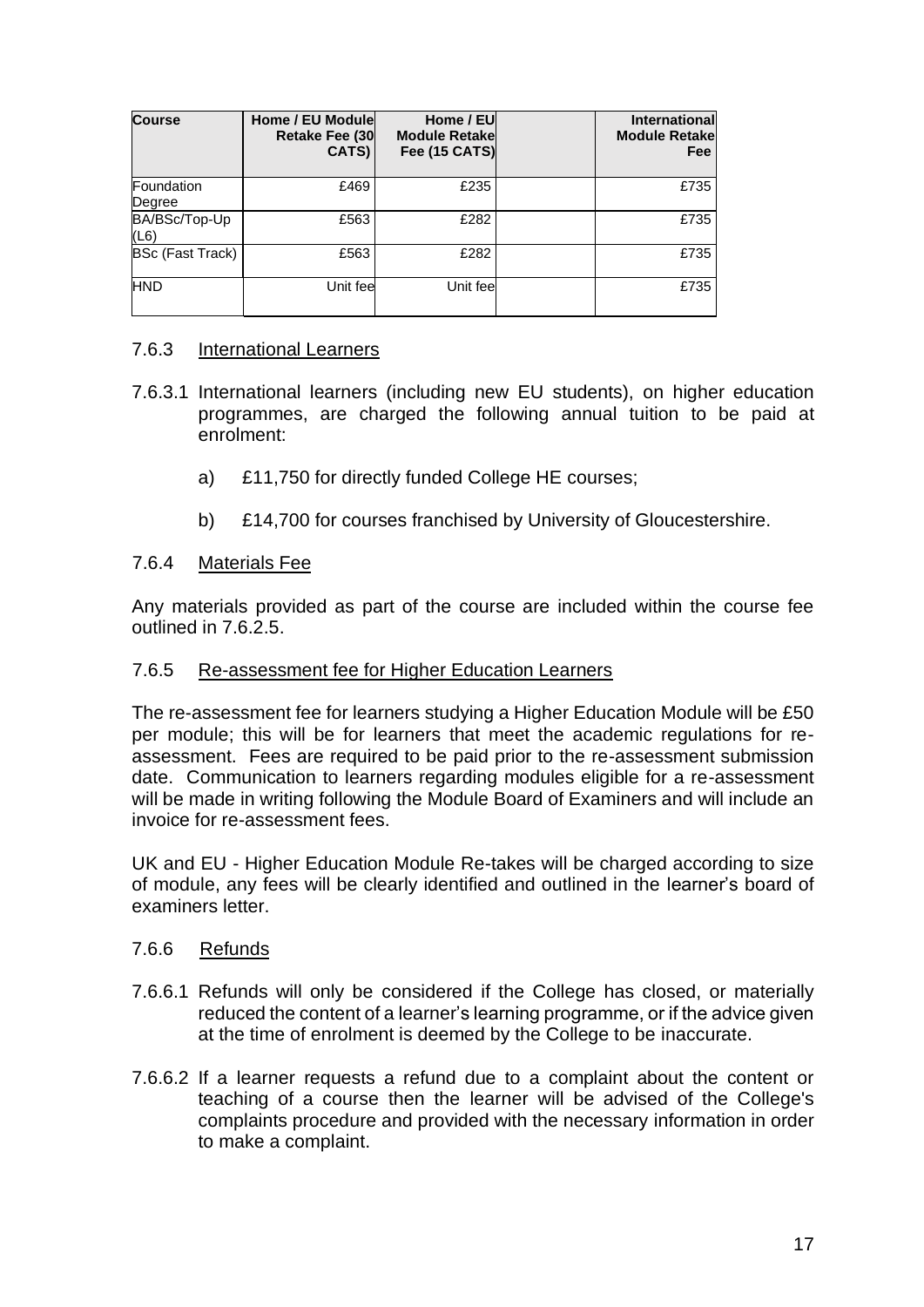- 7.6.6.3 UK and EU Higher Education learners who withdraw within the first 2 weeks of the start of their programme (this includes induction week), will not be liable for tuition fees. Learners who withdraw after the first 2 weeks but before the start of the second term will be liable for 25% of the annual tuition fee. Learners who withdraw after the start of the second term but before the start of the third term will be liability for 50% of the annual tuition fee. Learners who withdraw in the third term will be liable for 100% of the annual tuition fee. This is applicable for learners with learner Loans, self-funding or sponsored.
- 7.6.6.4 Where International Higher Education Learners withdraw before 1 December the College will retain £4,000 of the fee deposit. Learners who withdraw after the 1 of December will be liable for 100% of the fee.
- 7.6.6.5 In exceptional cases a request for refund may be approved by the Group Chief Financial Officer or College Principal.
- 7.6.7 Continuation of Study
- 7.6.7.1 In the event that the College is unable to preserve the continuation of study, learners may be eligible for compensation to support the travel costs to the location of their new course, maintenance costs and loss of time where learners have to transfer. Where a learner has to transfer course or provider, learners may be eligible for compensation to support tuition and maintenance.
- 7.6.7.2 All Higher Education bursaries will be honoured for learners in receipt of the bursary, when studying on a course where the College is no longer able to preserve the continuation of study.
- 7.6.7.3 The College will ring-fence sufficient cash reserves to provide refunds and compensation for those learners for whom we identify an increased risk of non-continuation of study.
- 7.7. Full Cost Recovery
	- 7.7.1 Fees will be set at a level that ensures that the College is able to be self-sustaining. This requirement can only be varied with the agreement of the Group Chief Financial Officer or College Principal.
	- 7.7.2 The fees for all courses offered by the College must ensure that the income for each course covers the full direct delivery cost, as well as an agreed contribution to College indirect costs and overheads.